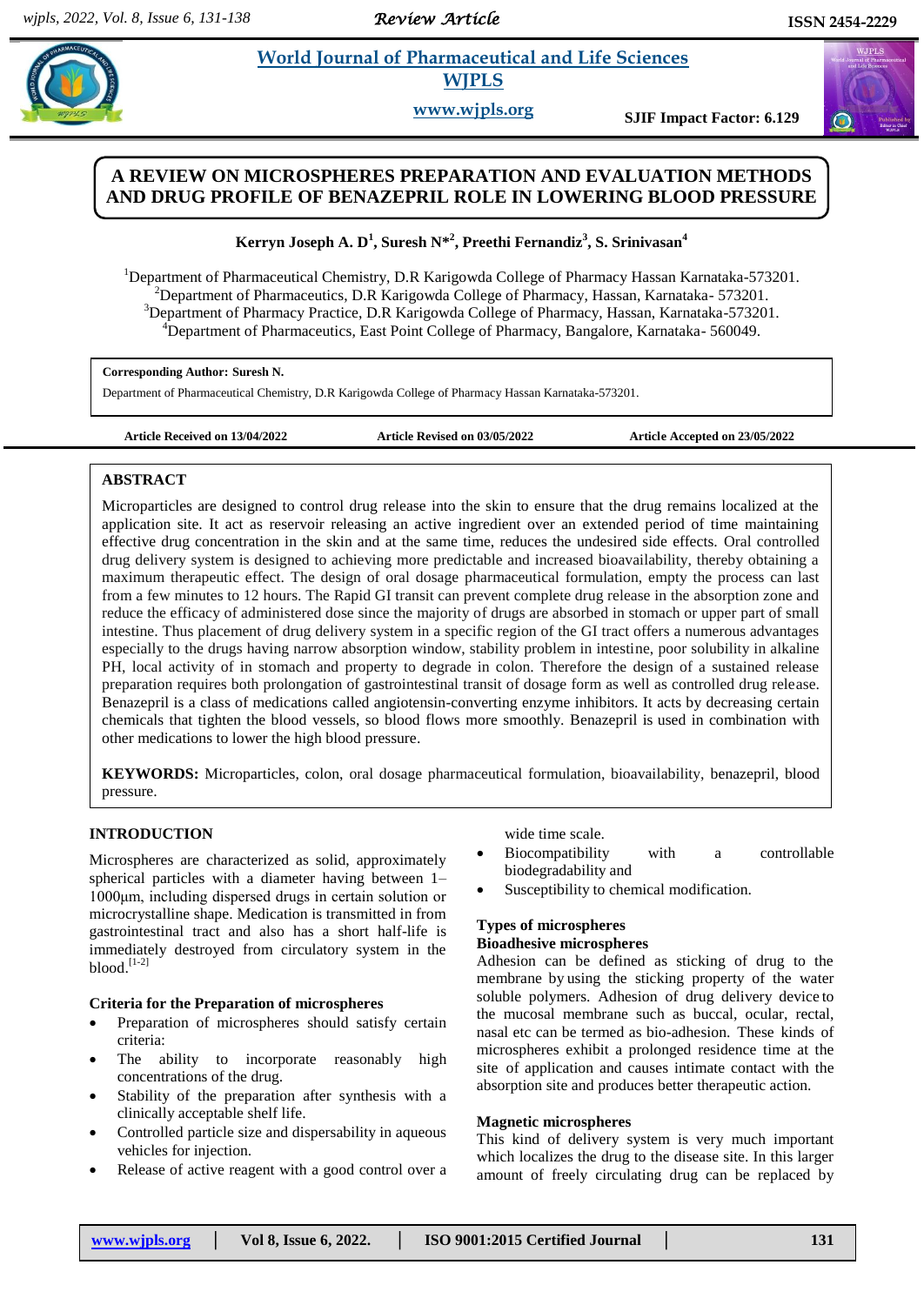smaller amount of magnetically targeted drug. Magnetic carriers receive magnetic responses to a magnetic field from incorporated materials that are used for magnetic microspheres are chitosan, dextran etc.

The different types are.

**Therapeutic magnetic microspheres:** Are used to deliver chemotherapeutic agent to liver tumour. Drugs like proteins and peptides can also be targeted through this system.

**Diagnostic microspheres:** Can be used for imaging liver metastases and also can be used to distinguish bowel loops from other abdominal structures by forming nano size particles supramagnetic iron oxides.

#### **Floating microspheres**

In floating types the bulk density is less than the gastric fluid and so remains buoyant in stomach without affecting gastric emptying rate. The drug is released slowly at the desired rate, if the system is floating on gastric content and increases gastric residence and increases fluctuation in plasma concentration. Moreover it also reduces chancesof striking and dose dumping. One another way it produces prolonged therapeutic effect and therefore reduces dosing frequencies.<sup>[3-8]</sup>

#### **Radioactive microspheres**

Radio emobilisation therapy microspheres sized10-30 nm are of larger than capillaries and gets tapped in first capillary bed when they come across. They are injected to the arteries that lead to tumour of interest. So all these condition radioactive microspheres deliver high radiation dose to the targeted areas without damaging the normal surrounding tissues. It differs from drug delivery system, as radio activity is not released from microspheres but acts from within a radioisotope typical distance and the different kinds of radioactive microspheres are α emitters,  $β$  emitters,  $γ$  emitters.

### **Polymeric microspheres**

The different types of polymeric microspheres can be classified as follows and they are biodegradable polymeric microspheres and Synthetic polymeric microspheres. Biodegradable polymeric microspheres Natural polymers such as starch are used with the concept that they are biodegradable, biocompatible, and also bio-adhesive in nature. Biodegradable polymers prolongs the residence time when contact with mucous membrane due to its high degree of swelling property with aqueous medium , results gel formation. The rate and extent of drug release is controlled by concentration of polymers and the release pattern in a sustained manner. The main drawback is, in clinical use drug loading efficiency of biodegradable microspheres is complex and is difficult to control the drug release. However they provide wide range of application in microsphere based treatment. Synthetic polymeric microspheres The interest of synthetic polymeric

microspheres are widely used in clinical application, moreover that also used as bulking agent, fillers, embolic particles, drug delivery vehicles etc and proved to be safe and biocompatible. But the main disadvantages of these kinds of microspheres are tend to migrate away from injection site and lead to potential risk, embolism and further organ damage.<sup>[9-13]</sup>

### **Different methods of manufacturing of microspheres Spray Drying Technique**

In Spray Drying the polymer is first dissolved in a suitable volatile organic solvent such as dichloromethane, Acetone, etc. The drug in the solid form is then dispersed in the polymer solution under high-speed homogenization. This dispersion is then atomized in a stream of hot air. The atomization leads to the formation of the small droplets or the fine mist from which the solvent evaporate instantaneously leading the formation of the microspheres in a size range 1-100μm. Micro particles are separated from the hot air by means of the cyclone separator while the trace of solvent is removed by vacuum drying. One of the major advantages of process is feasibility of operation under aseptic conditions this process is rapid and this leads to the formation of porous micro particles.

#### **Solvent Evaporation Technique**

The processes are carried out in a liquid manufacturing vehicle. The microcapsule coating is dispersed in a volatile solvent which is immiscible with the liquid manufacturing vehicle phase. A core material to be microencapsulated is dissolved or dispersed in the coating polymer solution. With agitation the core material mixture is dispersed in the liquid manufacturing vehicle phase to obtain the appropriate size microcapsule. The mixture is then heated if necessary to evaporate the solvent for the polymer of the core material is disperse in the polymer solution, polymer shrinks around the core. If the core material is dissolved in the coating polymer solution, matrix-type microcapsules are formed. The core materials may be either water soluble or water in soluble materials. Solvent evaporation involves the formation of an emulsion between polymer solution and an immiscible continuous phase whether aqueous ( $o/w$ ) or non-aqueous.  $[14-19]$ 

# **Wet Inversion Technique**

Chitosan solution in acetic acid was dropped in to an aqueous solution of counter ion sodium tripolyposphate through a nozzle. Microspheres formed were allowed to stand for 1 hr and cross linked with 5% ethylene glycol diglysidyl ether. Microspheres were then washed and freeze dried. Changing the pH of the coagulation medium could modify the pore structure of Chitosan solution microspheres.

#### **Hot Melt Microencapsulation**

The polymer is first melted and then mixed with solid particles of the drug that have been sieved to less than 50 μm. The mixture is suspended in a non-miscible solvent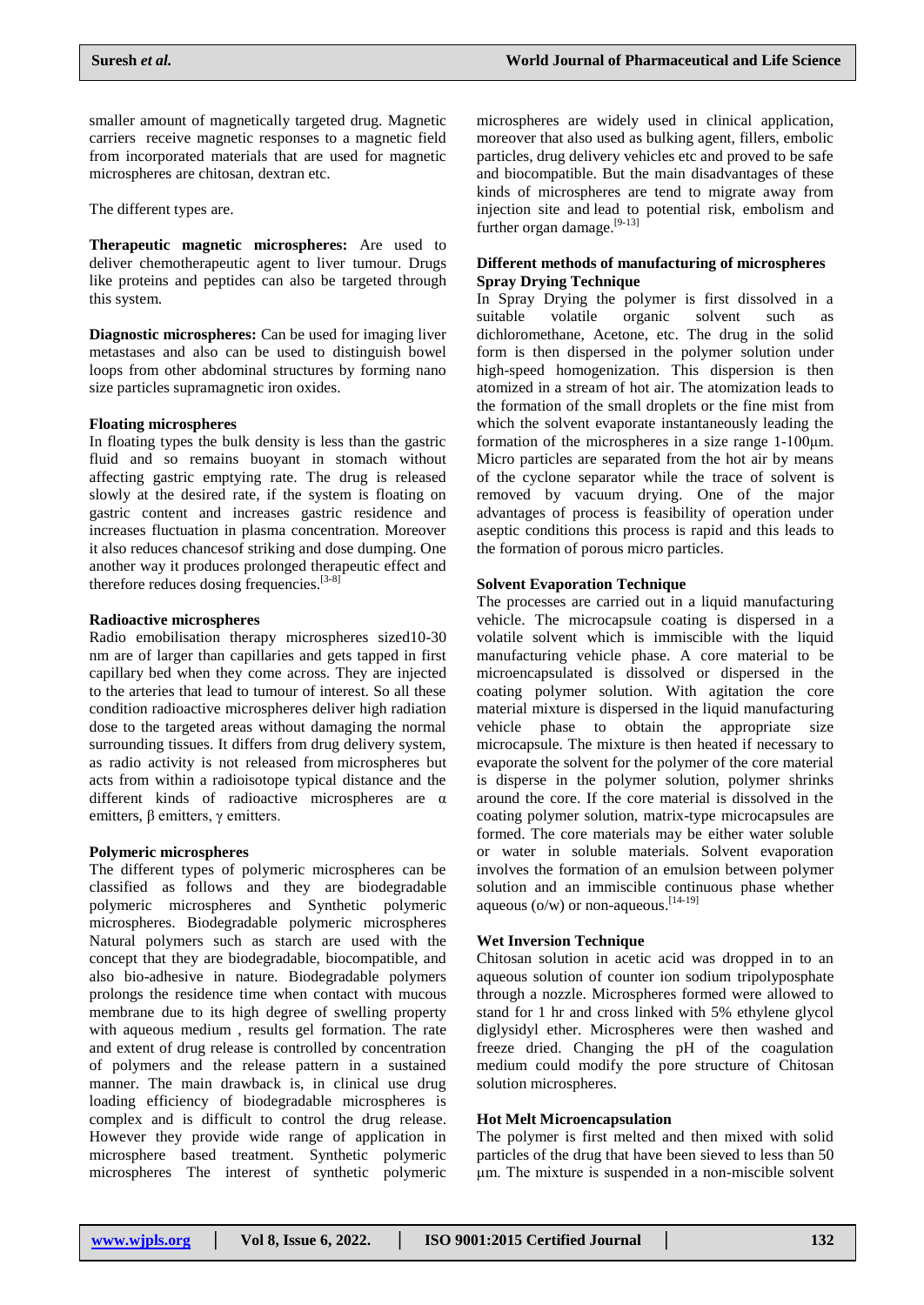(like silicone oil), continuously stirred, and heated to 5°C above the melting point of the polymer. Once the emulsion is stabilized, it is cooled until the polymer particles solidify. The resulting microspheres are washed by decantation with petroleum ether. The primary objective for developing this method is to develop a microencapsulation process suitable for the water labile polymers, e.g. poly anhydrides. Microspheres with diameter of 1-1000 μm can be obtained and the size distribution can be easily controlled by altering the stirring rate. The only disadvantage of this method is moderate temperature to which the drug is exposed.<sup>[20-22]</sup>

## **Polymerization techniques**

The polymerization techniques conventionally used for the preparation of the microspheres are mainly classified as:

- Normal polymerization
- Interfacial polymerization.

### **Normal polymerization**

It is carried out using different techniques as bulk, suspension, precipitation, emulsion and micellar polymerization processes. In bulk, a monomer or a mixture of monomers along with the initiator or catalyst is usually heated to initiate polymerization. Polymer so obtained may be moulded as microspheres. Drug loading may be done during the process of polymerization. Suspension polymerization also referred as bead or pearl polymerization. Here it is carried out by heating the monomer or mixture of monomers as droplets dispersion in a continuous aqueous phase. The droplets may also contain an initiator and other additives. Emulsion polymerization differs from suspension polymerization as due to the presence initiator in the aqueous phase, which later on diffuses to the surface of micelles. Bulk polymerization has an advantage of formation of pure polymers.

### **Interfacial polymerization**

It involves the reaction of various monomers at the interface between the two immiscible liquid phases to form a film of polymer that essentially envelops the dispersed phase. This process is based on the principle of decreasing the solubility of the polymer in organic phase to affect the formation of polymer rich phase called the coacervates. In this method, the drug particles are dispersed in a solution of the polymer and an incompatible polymer is added to the system which makes first polymer to phase separate and engulf the drug particles. Addition of non-solvent results in the solidification of polymer. Poly lactic acid (PLA) microspheres have been prepared by this method by using butadiene as incompatible polymer. The process variables are very important since the rate of achieving the coacervates determines the distribution of the polymer film, the particle size and agglomeration of the formed particles. The agglomeration must be avoided by stirring the suspension using a suitable speed stirrer since as the process of microspheres formation begins the

formed polymerize globules start to stick and form the agglomerates. Therefore the process variables are critical as they control the kinetic of the formed particles since there is no defined state of equilibrium attainment.  $[23-26]$ 

### **Emulsion Solvent Evaporation Technique**

In this technique the drug is dissolved in polymer which was previously dissolved in chloroform and the resulting solution is added to aqueous phase containing 0.2 % sodium of PVP as emulsifying agent. The above mixture was agitated at 500 rpm then the drug and polymer (Eudragit) was transformed into fine droplet which solidified into rigid microspheres by solvent evaporation and then collected by filtration and washed with demineralised water and desiccated at room temperature for 24 hours.

## **Coacervation Method**

Coacervation thermal change: Performed by weighed amount of ethyl cellulose was dissolved in cyclohexane with vigorous stirring at 800C by heating. Then the drug was finely pulverised and added with vigorous stirring on the above solution and phase separation was done by reducing temperature and using ice bath. Then above product was washed twicely with cyclohexane and air dried then passed through sieve (sieve no. 40) to obtain individual microcapsule. Coacervation non solvent addition: Developed by weighed amount of ethyl cellulose was dissolved in toluene containing propylisobutylene in closed beaker with magnetic stirring for 6 hour at 500 rpm and the drug is dispersed in it and stirring is continued for 15 mins. Then phase separation is done by petroleum benzoin 5 times with continuous stirring.1After that the microcapsules were washed with n-hexane and air dried for 2 hours and then in oven at  $50^{\circ}$ C for 4 hour.

## **Ionic Gelation Method**

Alginate/chitosan particulate system for Nateglinide release was prepared using this technique. Different % (w/v) of Nateglinide was added to 2 % (w/v) aqueous solution of sodium alginate. In order to get the complete solution stirring is continued and after that it was added drop wise to a solution containing  $Ca^{2+}$  and chitosan solution in acetic acid. Microspheres which were formed were kept in original solution for 6 hours and 24 hours for internal gellification followed by filtration for separation. The complete release was obtained at pH 7.4 but the drug did not release in acidic pH.

## **Preparation of Microspheres by Thermal crosslinking**

Citric acid, as a cross-linking agent was added to 30 ml of an aqueous acetic acid solution of chitosan (2.5%wt/vol) maintaining a constant molar ratio between chitosan and citric acid(6.90×10−3 mol chitosan: 1 mol citric acid). The chitosan cross-linker solution was cooled to  $0^{\circ}$ C and then added to 25 ml of corn oil previously maintained at 0°C, with stirring for 2 minutes. This emulsion was then added to 175 ml of corn oil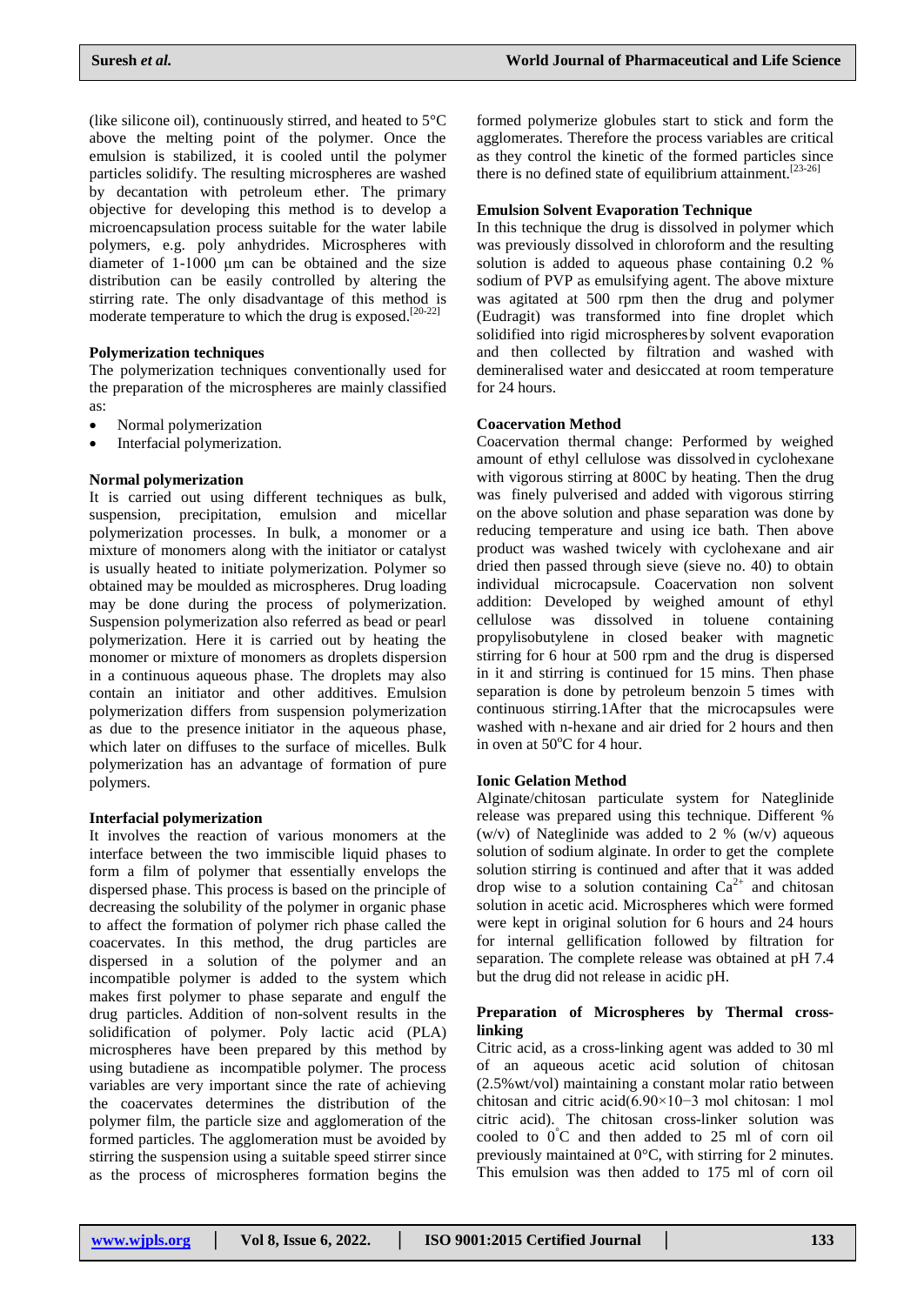maintained at 120°C, and cross linking was performed in a glass beaker under vigorous stirring (1000 rpm) for 40 minutes. The microspheres obtained were filtered and then washed with diethyl ether, dried and sieved.<sup>[27-</sup> 28]

## **Polymers used in microspheres**

A number of different substances both biodegradable as well as non-biodegradable have beeninvestigated for the preparation of microspheres. These materials include the polymers of natural and synthetic origin and also modified natural substances. Synthetic polymers employed as carrier materials are methyl methacrylate, acrolein, lactide, glycolide and their copolymers, ethylene vinyl acetate copolymer, polyanhydrides, etc. The natural polymers used for the purpose are albumin, gelatin, starch, collagen and carrageenan.

## **Classification of polymers**

**Synthetic Polymers:** divided into two types;

Non-biodegradable- Acrolein, Glycidyl methacrylate, Epoxy polymers, etc.

Biodegradable- Polyanhydrides, Polyalkyl cyano acryalates Lactides and glycolides andtheir copolymers.

## **Natural materials**

Obtained from different sources like proteins, carbohydrates andchemically modified carbohydrates. Proteins (albumin, gelatin, collagen)

Carbohydrate (starch, agarose, carrageenan)

Chemically modified carbohydrates [poly (acryl dextran), Poly (acryl starch)]

### **Ideal characteristics of Carrier**

Carrier provides longer duration of action to drug molecule.

It provides stability to the drug molecule.

It provides protection to drug.

It provides water solubility.

It provides sterilizability to drug.

Applications of microspheres

## **Pharmaceutical applications in drug delivery system Ophthalmic drug delivery**

Polymer exhibits favourable biological behavior such as bioadhesion, permeability-enhancing properties, and interesting physico-chemical characteristics, which make it a unique material for the design of ocular drug delivery vehicles. Due to their elastic properties, polymer hydro gels offer better acceptability, with respect to solid or semisolid formulation, for ophthalmic delivery such as suspensions or ointments, ophthalmic chitosan gels containing Paclitaxel were obtained by casting method with high loading efficiencies and the chemical integrity of molecule was unaltered during preparation according to study.

## **Oral drug delivery**

The potential of polymer films containing diazepam as an oral drug delivery was investigated in rabbits. The results indicated that a film composed of a 1:0.5 drug polymer mixture might be an effective dosage form that is equivalent to the commercial tablet dosage forms. The ability of polymer to form films may permit its use in the formulation of film dosage forms, as an alternative to pharmaceutical tablets. The pH sensitivity, coupled with the reactivity of the primary amine groups, make polymer a unique polymer for oral drug delivery applications.

## **Nasal drug delivery**

The nasal mucosa presents an ideal site for bioadhesive drug delivery systems. Polymer based drug delivery systems such as microspheres, liposomes and gels have been demonstrated to have good bioadhesive characteristics and swell easily when in contact with the nasal mucosa increasing the bioavailability and residence time of the drugs to the nasal route. Various polymer salts such as chitosan lactate, chitosan aspartate, and chitosan glutamate and chitosan hydrochloride are good candidates for nasal sustained release of Vancomycin hydrochloride.

## **Gastrointestinal drug delivery**

Polymer granules having internal cavities prepared by de acidification when added to acidic and neutral media are found buoyant and provided a controlled release of the drug prednisolone. Floating hollow microcapsules of melatonin showed gastro retentive controlled-release delivery system. Release of the drug from these microcapsules is greatly retarded with release lasting for 1.75 to 6.7 hours in simulated gastric fluid. Most of the mucoadhesive microcapsules are retained in the stomach for more than 10 hours e.g., Metoclopramide and glipizide loaded chitosan microspheres.<sup>[29-30]</sup>

## **Monoclonal antibodies mediated microspheres targeting**

Monoclonal antibodies (Mabs) targeting microspheres are immunomicrospheres. This targeting is a method used to achieve selective targeting at specific sites. Monoclonal antibodies are extremely specific molecules. This extreme specificity of monoclonal antibodies (Mabs) can be used to target microspheres loaded bioactive molecules to selected sites by means of covalent coupling. The free amino groups, aldehyde groups, or hydroxyl groups on the external surface of the microspheres can be linked to the antibodies.

## **Microspheres in vaccine delivery**

The prerequisite of a vaccine is protection against microorganism or its toxic product. An ideal vaccine must fulfill the requirement of efficacy, convenience in application and cost. The aspect of safety and minimization of side effect is a complex issue. Biodegradable delivery systems for vaccines that are given by iv route may overcome the shortcoming of the conventional vaccines. The interest in parenteral (subcutaneous, intramuscular, intradermal) carrier lies because they offer specific advantages including: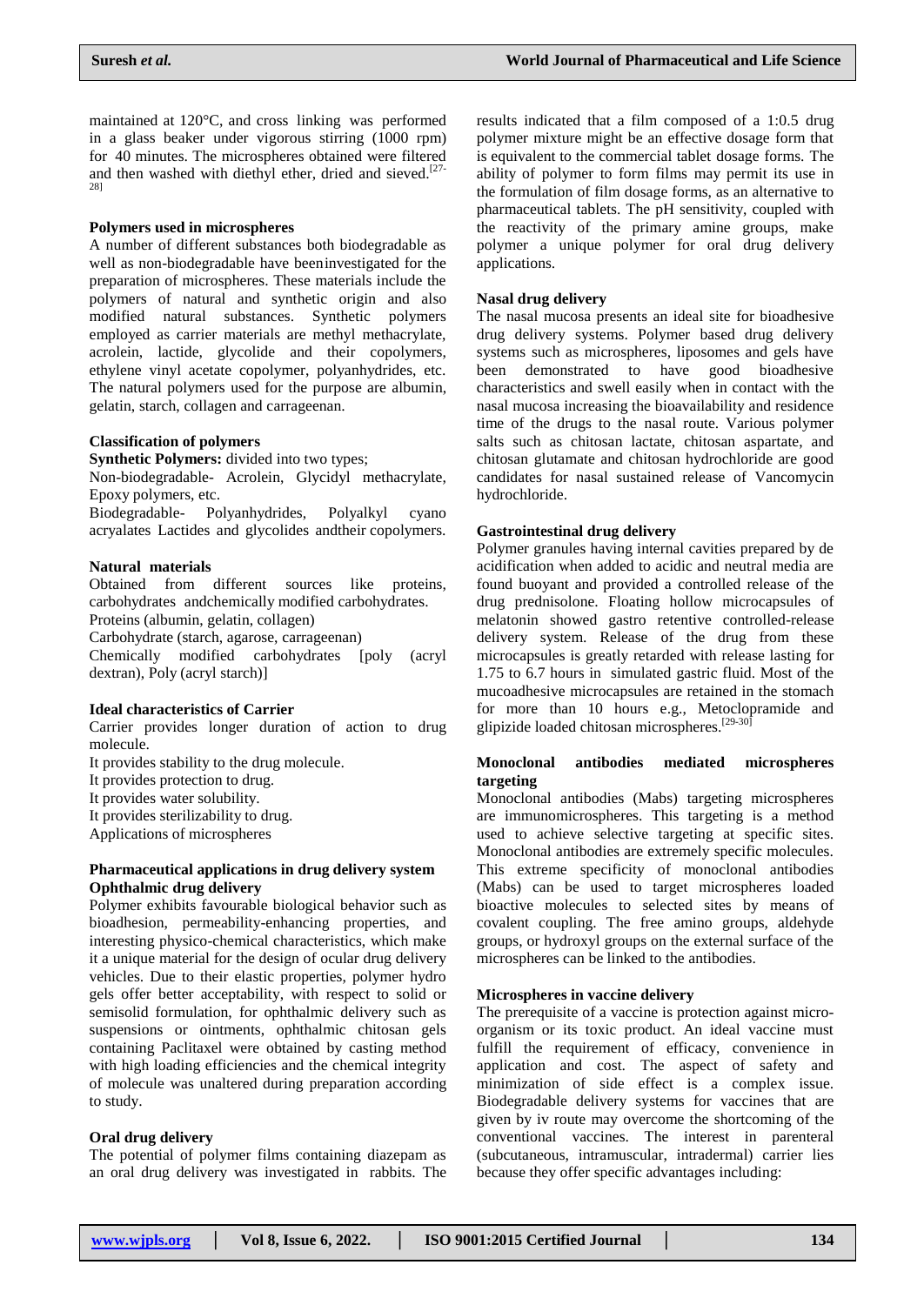- Modulation of antigen release.
- Improved antigenicity.
- Stabilization of antigen.

## **Colonic drug delivery**

Polymer has been used for the specific delivery of insulin to the colon. The chitosan capsules were coated with enteric coating (Hydroxy propyl methyl cellulose phthalate) and contained, apart from insulin, various additional absorption enhancer and enzyme inhibitor. It was found that capsules specifically disintegrated in the colonic region. It was suggested that this disintegration was due to either the lower pH in the ascending colon as compared to the terminal ileum or to the presence bacterial enzyme, which can degrade the polymer.

### **Per oral drug delivery**

As polymer and most of its derivatives has a mucoadhesive property, a presystemic metabolism of peptides can be strongly reduced leading to a strongly improved bioavailability of many per orally given peptide drugs, such as insulin, calcitonin, and buserelin. Unmodified chitosan has a permeation-enhancing effect for peptide drugs.

## **Gene delivery**

Gene delivery systems include viral vectors, cationic liposomes, poly cation complexes, and microencapsulated systems. Viral vectors are advantageous for gene delivery because they are highly efficient and have a wide range of cell targets. However, when used *in-vivo* they cause immune responses and oncogenic effects. To overcome the limitations of viral vectors, non-viral delivery systems are considered for gene therapy. Non-viral delivery system has advantages such as ease of preparation, cell/tissue targeting, low immune response, unrestricted plasmid size, and largescale reproducible production. Polymer has been used as a carrier of DNA for gene delivery applications.<sup>[31-32]</sup>

#### **Compression evaluations Micromeritic Studies**

The prepared microspheres are characterized by their micromeritic properties such as microsphere size, tapped density, Carr"s compressibility index, Hausner"s ratio and angle of repose.

### **Determination of angle of repose**

Angle of repose is an indication of the frictional forces excited between granule particles. It is the maximum angle possible between the surface of the pile of granules and the horizontal plane

$$
Tan \theta = h/r
$$

Where,  $\theta$  = the angle of repose

h = height of the heap of the powder  $r =$  radius of the heap of the powder

## **Table 1: Angle of repose.**

| Sl. No | Angle of Repose $(\theta)$ Type of Flow |           |
|--------|-----------------------------------------|-----------|
|        | < 20                                    | Excellent |
|        | $20-30$                                 | Good      |
|        | $30-40$                                 | Passable  |
|        | 540                                     | Very poor |

## **Method**

Weighed quantities of powder (mix blend) were poured through the funnel from the fixed height onto the graph paper. The height of the heap was measured. The circumference of the heap was marked by pencil. The area of the circle formed was calculated on the basis of large squares and small squares present inside the circle and angle of repose was then calculated onthe parameter "r" which was found out from the area of circle.

### **Determination of Bulk Density and Tapped Density**

20 g of the mixed blend (W) was introduced into a 100 ml measuring cylinder, and the Initial volume was observed. The cylinder was allowed to fall under its own weight onto a hard surface from the height of 2.5 cm at 2 sec intervals. The tapping was continued until no further change in volume was noted.

The bulk density, and tapped density were calculated using the following formulae:

Bulk density = 
$$
W / V_0
$$

Tapped density =  $W / V_F$ 

Where,  $W = weight of the granules$ ,

 $V_{\text{O}}$  = initial volume of the granules,  $V_{\text{F}}$  = final volume of the granules.

### **Hausner's Ratio**

It indicates the flow properties of the granules and is measured by the ratio of tapped density to the bulk density.

Hausner"s Ratio = Tapped density/Bulk density

## **Table 2: Hausner's ratio.**

| Sl. No   Hausner's ratio Property |                  |
|-----------------------------------|------------------|
| $0-1.2$                           | Free flowing     |
| $1.2 - 1.6$                       | Cohesive flowing |

## **Compressibility index (Carr's Index)**

Compressibility index is an important measure that can be obtained from the bulk and tapped densities. In theory, the less compressible a material the more flowable it is. A material having values of less than 20% has good flow property.

 $CI = (Tapped Density - Bulk Density \times 100 Tapped$ Density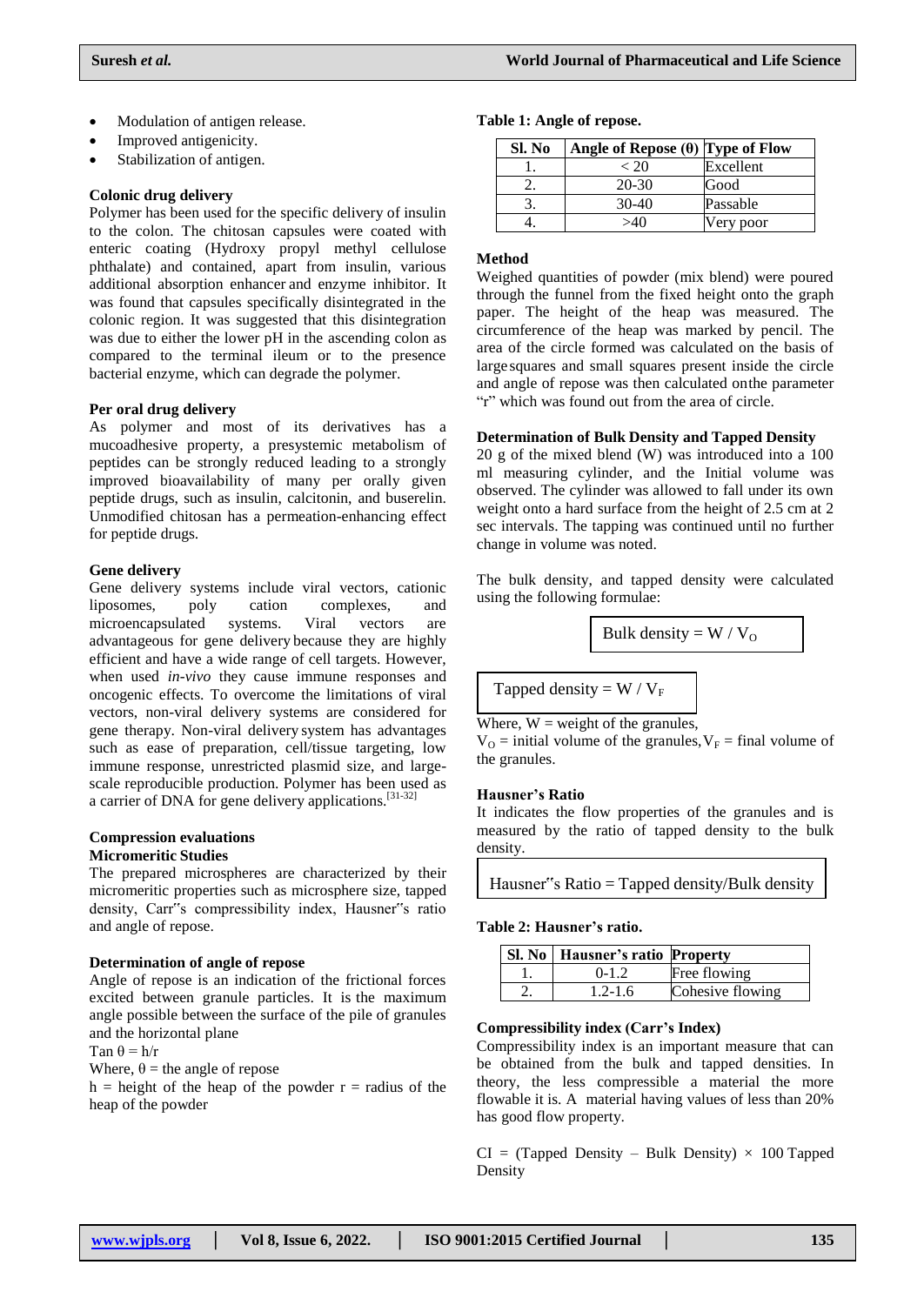**Particle Size Determination:** The particle size of the microspheres was determined by using optical microscopy method. Approximately 100 microspheres were counted for particle size using a calibrated optical microscope.

## **Morphological Study using SEM**

The morphological study was carried out by Scanning Electron Microscope (SEM). Microspheres were scanned and examined under Electron Microscope connected with Fine coat, JEOL JFC-1100E Ion sputter. The sample was loadedon copper sample holder and sputter coated with carbon followed by Gold.

## **Percentage Yield**

The prepared microspheres of all batches were accurately weighed. The measured weight of prepared microspheres was divided by the total amount of all the excipients and drug used in the preparation of the microspheres, which give the total percentage yield of floating microspheres.

## **Drug Entrapment**

Microspheres equivalent to 40 mg of the drug were taken for evaluation. The amount of drug entrapped was estimated by crushing the microspheres and extracting with aliquots of 0.1N HCl (pH-1.2) repeatedly. The extract was transferred to a 100 mL volumetric flask and the volume was made up using 0.1N HCl (pH-1.2). The solution was filtered and the absorbance was measured after suitable dilution spectrophotometrically at 258 nm against appropriate blank.

#### **Stability Studies**

Stability can be defined as the capacity of drug product to remain within specifications established to ensure its identity, strength, quality, and purity.

|  |  |  | Table 3: Drug substances intended for normal storage. |  |  |
|--|--|--|-------------------------------------------------------|--|--|
|  |  |  |                                                       |  |  |

| <b>Study</b> | <b>Storage conditions</b>                                             | Minimum period of time |
|--------------|-----------------------------------------------------------------------|------------------------|
| Long term    | $25^{\circ}$ C ± 2 $^{\circ}$ C/60%RH±5%RH<br>30 °C±2 °C/65%RH±5%RH   | 12 Months<br>6 Months  |
|              | IntermediateAccelerated30 °C±2 °C/65%RH±5%RH<br>40 °C±2 °C/65%RH±5%RH | 6 Months               |

#### **Drug profile of Benazepril hydrochloride**

**Chemical Name:** 3-[[1-(ethoxy-carbonyl)-3-phenyl- (1S)- propyl]amino]-2,3,4,5-tetrahydro- 2-oxo-1H-1- (3S)-benzazepine-1-acetic acid monohydrochloride.

#### **IUPAC Name:** Benazepril

**Molecular Weight:** 460.96 g/mole **Molecular Formula:**  $C_{24}H_{28}N_2O_5$  •HCl

#### **Description**

Benazepril hydrochloride is a white to off-white crystalline powder, soluble (>100 mg/mL) in water, in ethanol, and in methanol. Benazeprilat, the active metabolite of benazepril, is a non-sulfhydryl angiotensinconverting enzyme inhibitor. Benazepril is converted to benazeprilat by hepatic cleavage of the ester group.

**Dosage form:** Benazepril is supplied as tablets containing 5 mg, 10 mg, 20 mg, and 40 mg for oral administration.

#### **Mechanism of Action**

Benazepril and benazeprilat inhibit angiotensinconverting enzyme (ACE) in human subjects and animals. ACE is a peptidyl dipeptidase that catalyzes the conversion of angiotensin I to the vasoconstrictor substance, angiotensin II. Angiotensin II also stimulates aldosteronesecretion by the adrenal cortex.

#### **Pharmacokinetics**

Following oral administration of Lotensin, peak plasma concentrations of benazepril are reached within 0.5-1.0 hours. The extent of absorption is at least 37% as determined by urinary recovery and is not significantly

influenced by the presence of food in the GI tract. Cleavage of the ester group (primarily in the liver) converts benazepril to its active metabolite, benazeprilat. Peak plasma concentrations of benazeprilat are reached 1-2 hours after drug intake in the fasting state and 2-4 hours after drug intake in the non fasting state. The serum protein binding of benazepril is about 96.7% and that of benazeprilat about 95.3%,as measured by equilibrium dialysis; on the basis of in vitro studies, the degree of protein binding should be unaffected by age, hepatic dysfunction, or concentration (over the concentration range of 0.24-23.6 μmol/L).

Benazepril is almost completely metabolized to benazeprilat, which has much greater ACE inhibitory activity than benazepril, and to the glucuronide conjugates of benazepril and benazeprilat. Only trace amounts of an administered dose of Lotensin can be recovered in the urine as unchanged benazepril, while about 20% of the dose is excreted as benazeprilat, 4% as benazepril glucuronide, and 8% as benazeprilat glucuronide.

## **Pharmacodynamics**

Single and multiple doses of 10 mg or more of Lotensin cause inhibition of plasma ACE activity by at least 80%- 90% for at least 24 hours after dosing. Pressor responses to exogenous angiotensin I were inhibited by 60%-90% (up to 4 hours post-dose) at the 10-mg dose. Dosage and administration

#### **In Hypertensive adults**

The recommended initial dose for patients not receiving a diuretic is 10 mg once a day. The usual maintenance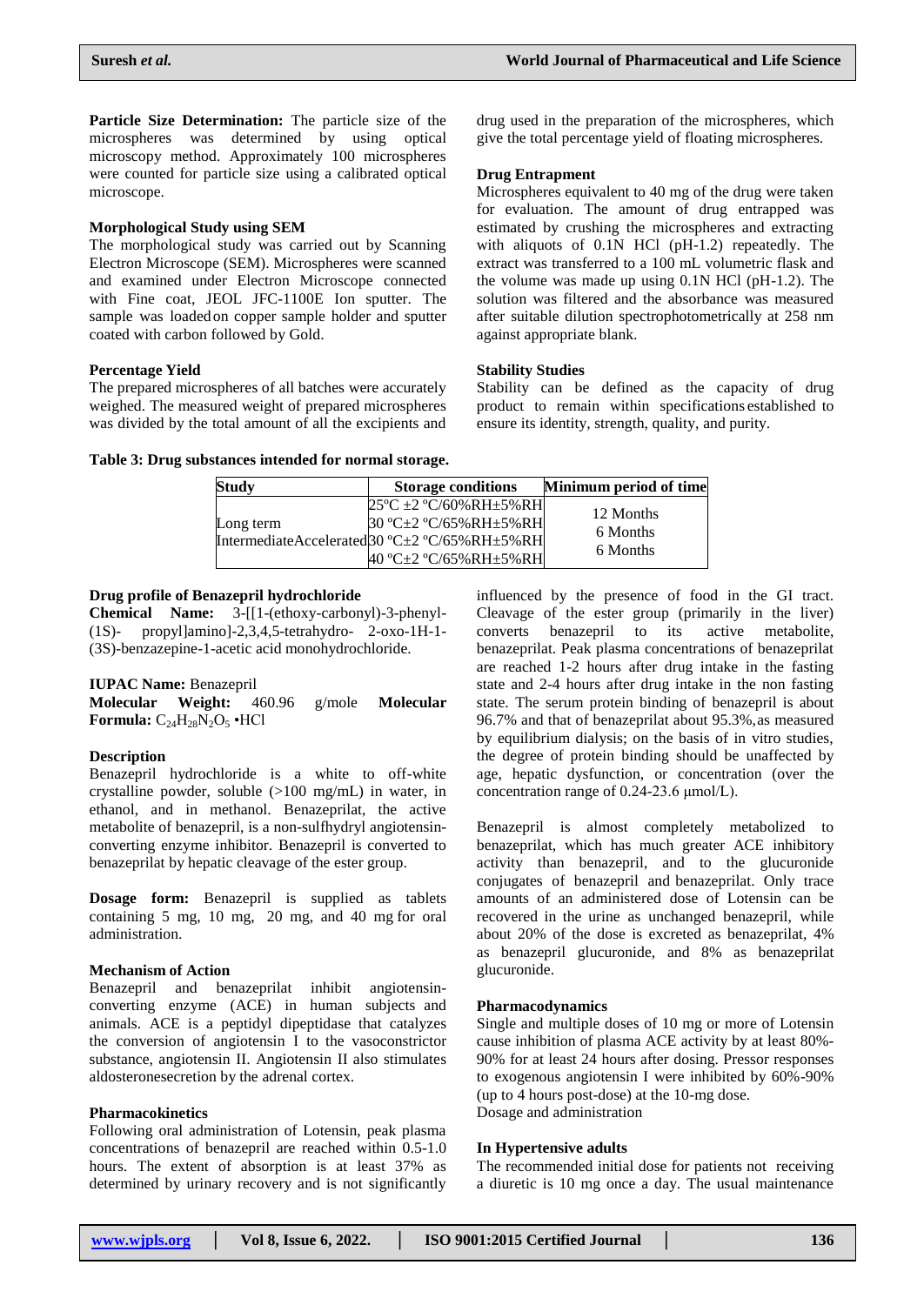dosage range is 20-40 mg per day administered as a single dose or in two equally divided doses. A dose of 80 mg gives an increasedresponse, but experience with this dose is limited.

## **Pediatrics**

In children, doses of Lotensin between 0.1 and 0.6 mg/kg once daily have been studied, and doses greater than 0.1 mg/kg were shown to reduce blood pressure. Based on this, the recommended starting dose of Lotensin is 0.2 mg/kg once per day as monotherapy. Doses above 0.6 mg/kg (or in excess of 40 mg daily) have not been studied in pediatric patients<sup>33</sup>.

**For Hypertensive Patients with Renal Impairment:** For patients with a creatinine clearance <30 mL/min/1.73 m (serum creatinine >3 mg/dL), the recommended initial dose is 5 mg Lotensin once daily. Dosage may be titrated upward until blood pressure is controlled or to a maximum total daily dose of 40 mg.

**Overdosage:** Single oral doses of 3 g/kg benazepril were associated with significant lethality in mice. Rats, however, tolerated single oral doses of up to 6 g/kg. Reduced activity was seen at 1 g/kg in mice and at 5 g/kg in rats. Human overdoses of benazepril have not been reported, but the most common manifestation of human benazepril overdosage is likely to be hypotension.<sup>[34-38]</sup>

**Side effects:** The most common side effects patients experience are a headache or a chronic cough. The chronic cough develops in about 20% of patients treated, and those patients that experience it find it develops after a few months of use. Anaphylaxis, angioedema, and elevation of potassium levels are more serious side effects that can also occur.

**Contraindications:** Benazepril should be discontinued during pregnancy, as it can harm the fetus.

### **CONCLUSION**

Microspheres are spherical and empty particles. The microspheres and microencapsulation are used synonymously. Spheres and spherical particles are also used for a rigid morphology. The microsphers are free flowing powders consist of proteins which are biodegradable in nature and ideally have a particle size less than 200 micrometer.<sup>[39-40]</sup> The solid biodegradable microspheres incorporate a drug dissolved throughout particle matrix have the potential for the controlled release of the drug. The drug absorption in the gastrointestinal tract varies with presence of several factors and prolongs the gastric retention of the dosage form that extends from the time for drug absorption. The microspheres prepared by ionotropic gelation technique promises to be potential approach for gastric retention. The proper selection of drug and following designed protocol procedures would show better drug release action at the targeted site in the body.

### **REFERENCES**

- 1. Jameela SR, Kumary TV, Lal AV, Jayakrishnan A. Progesterone-loaded chitosan microspheres: A long acting biodegradable controlled delivery system. *J Control Release,* 1998; 52: 17–24.
- 2. Basarkar G, Shirsath G, Patil S. Development of microspheres containing Diclofenacdiethylamine as sustained release topical formulation. Bull Pharm Res, 2013; 3: 14-22.
- 3. Labouta H, El-Khordagui L. Polymethacrylatemicroparticles gel for topical drug delivery. Pharm Res, 2010; 27: 2106-18.
- 4. Sudhamani T, Reddy N, Ravi Kumar V, Revathi R, Ganesan V. Preparation and evaluation of ethyl cellulose microspheres of ibuprofen for sustained drug delivery. Int J Pharm Res Dev, 2010; 2: 119- 25.
- 5. Pavanveena C, Kavitha K, Anil S. Formulation and evaluation of trimetazidine hydrochloride loaded chitosan microspheres. Int J App Pharm, 2010; 2: 11-4.
- 6. Soni H, Singhai AK. Formulation and development of hydrogel based system for effective delivery of rutin. Int J App Pharm, 2013; 5: 5-13.
- 7. Patil P, Singh S and Sarvanan J: Preparation and evaluation of microspheres of flurbiprofen. Int J Pharm Sci & Res, 2018; 9(12): 5388- 5393.
- 8. Kulkarni AR, Soppimath KS and Aminabhavi TM: Ontrolled release of diclofenac sodium from sodium alginate beads crosslinked with glutaraldehyde Elsevier Science, 1999; 74: 29-36.
- 9. Srinatha A and Pandit J: Ionic Cross-linked Chitosan Beads for Extended Release of Ciprofloxacin: In vitro Characterization. Eur J Pharm Biopharma, 2004; 54: 252- 263.
- 10. Khaled A and Taha M: Synthesis of iron-crosslinked chitosan succinate and ironcrosslinkedhydroxamated chitosan succinate and their in vitro evaluation as potential matrix materials for oral theophylline sustained-release beads. Euro. J. Pharma. Sci., 2001; 13: 159-168.
- 11. Shiraishi S, Imai T and Otagiri M: Controlled release of indomethacin by chitosan-polyelectrolyte complex: optimization and in vivo/in vitro evaluation. J Cont Rel, 1993; 25: 217-225.
- 12. Patel V, Patel H and Kotadiya R: formulation and characterization of chitosan methotrexate beads by Ionotropic gelation. Ind J Pharm Edu Res, 2009; 43(1): 71- 76.
- 13. Kotadiya R, Patel V, Patel H, Koradiya H. Effect of cross-linking on physicochemical properties of chitosan mucoadhesive microspheres. *Int J Green Pharm,* 2009; 3: 58–62.
- 14. Hassan EE, Parish RC, Gallo JM. Optimized formulation of magnetic chitosan microspheres containing the anticancer drug, oxantrazole. *Pharm Res.,* 1992; 9: 390–7.
- 15. Thanoo BC, Sunny MC, Jayakrishnan A. Crosslinked chitosan microspheres: Preparation and evaluation as a matrix for the controlled release of